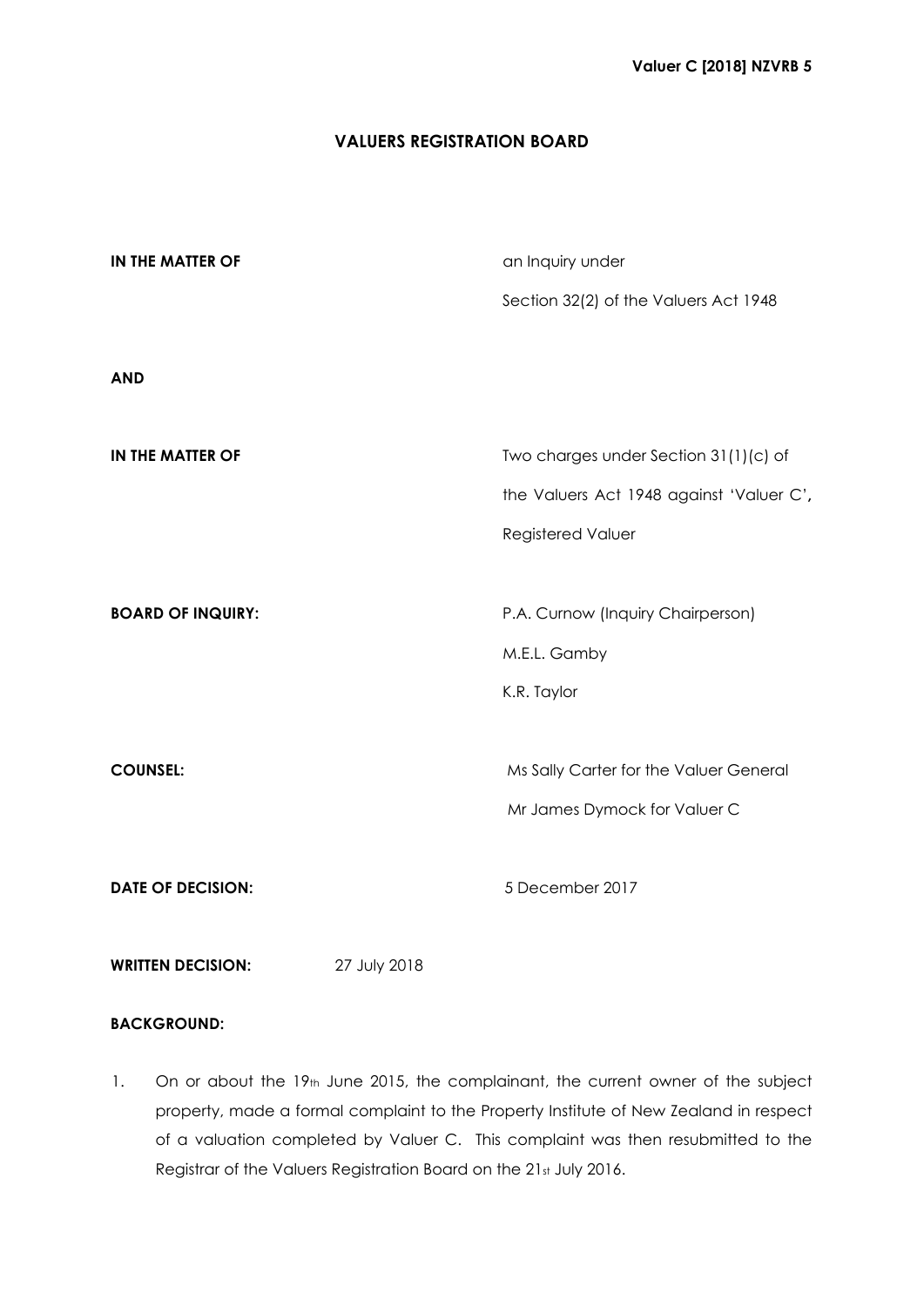- 2. The complaint was in respect of a valuation report dated 27<sup>th</sup> September 2013. This report was commissioned by the previous owner of the subject property, who wanted an updated valuation, as a previous valuation had been carried out by Valuer C in 2003. The report instruction was noted as for "asset and evaluation/sale purposes".
- 3. This valuation was for \$308,000 inclusive of chattels and the Goods and Services Tax (if any).
- 4. The complainant and his wife in 2013, at the time of the valuation by Valuer C, owned a motel in a neighbouring town that was on the market. An agreement was made with the purchaser of the motel to accept a swap for the subject property, a flat in a different region and the balance in cash. As a result of the valuation the motel sale was concluded.
- 5. Subsequently, in late 2014, the rating valuation from Quotable Value was released, with this valuation being \$240,000.
- 6. In June 2015, the complainant spoke to Valuer C about the difference in the rating valuation with their valuation. It was the complainant's contention that Valuer C "did not seem to be interested in trying to resolve the issue".
- 7. The complaint was referred to the Valuer General. As part of the investigation two retrospective valuations were commissioned by the Valuer General. The first valuation was from Valuer 1. This valuation was \$235,000 inclusive of chattels and the Goods and Services Tax (if any). The second valuation was from Valuer 2. This valuation was at \$255,000, also inclusive of chattels and the Goods and Services Tax (if any).
- 8. Upon considering the Valuer General's report, the Valuers Registration Board (the Board) was not, in terms of Section 32(2) of the Valuers Act (the Act) satisfied that there were no reasonable grounds for the complaint. An inquiry was ordered.
- 9. The Valuer General drew up the following charges;

# **The Charges:**

Section 31(1)(c) of the Valuers Act 1948:

You have been charged with such incompetent conduct in the performance of your duties as a valuer as renders you liable to a penalty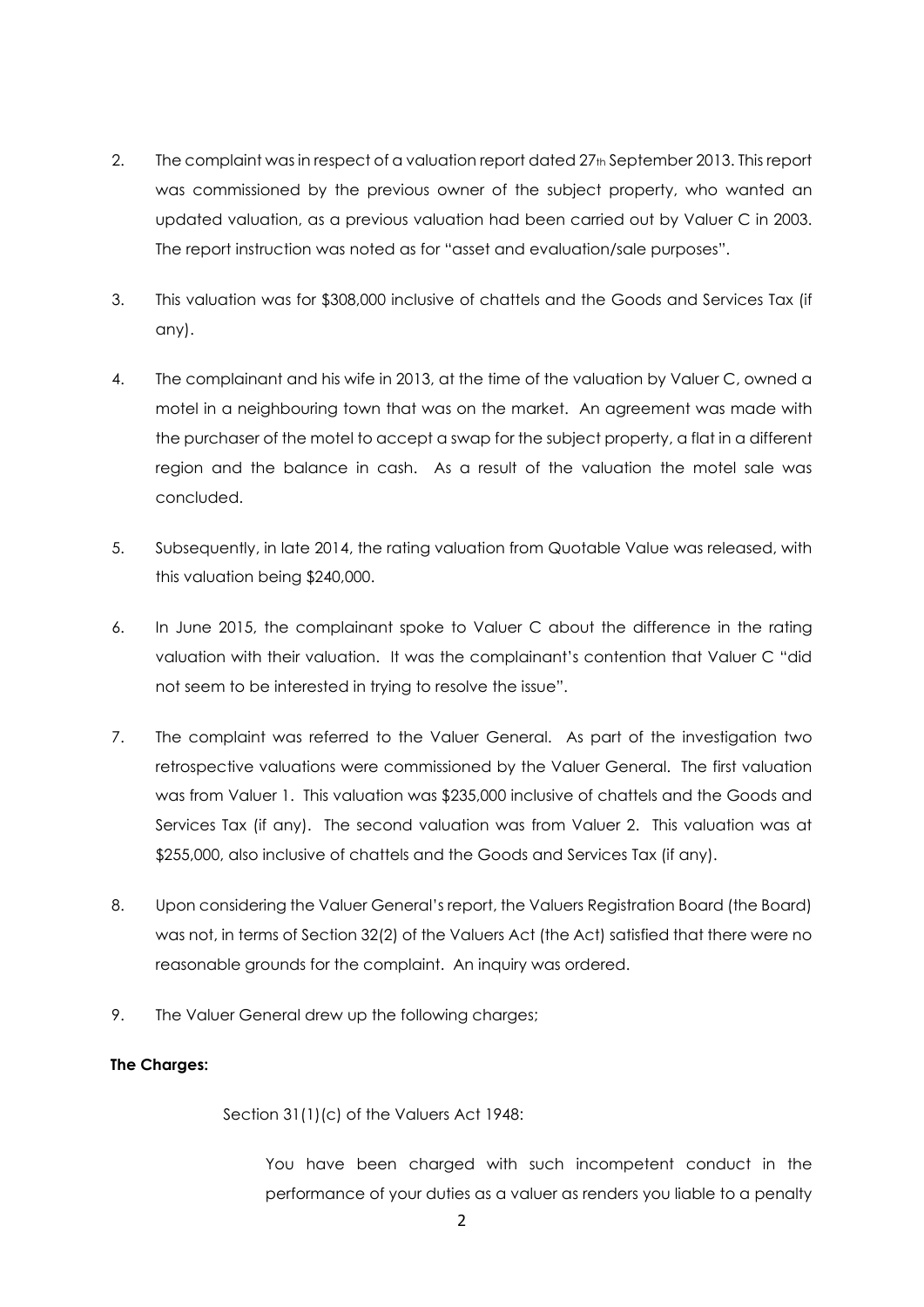provided by the Valuers Act 1948 in that in compiling a valuation report dated 27 September 2013 with respect to a property, you grossly overvalued the said property.

Section 31(1)(c) of the Valuers Act 1948:

You have been charged with such incompetent conduct in the performance of your duties as a valuer as to render you liable to a penalty provided by the Valuers Act 1948 in that, in compiling a valuation report dated 27 September 2013 with respect to a property, you failed to exercise the utmost care and good faith to ensure the maintenance of the highest standards in the preparation of the report and therefore breached Clause 1.5 of the New Zealand Institute of Valuers' Code of **Ethics** 

## **Particulars:**

- (a) You failed to include any explanation of how you reached the land value component of the total valuation in breach of IVS 103 and ANZVGN1; and/or
- (b) You failed to provide sufficient information necessary for a proper understanding of the valuation in breach of IVS 103 Reporting and ANZVGN1; and/or
- (c) You failed to prepare and confirm an agreed scope of work in breach of IVS 101 and 103 and/or to set out clearly the purpose of the valuation by simply stating it was for *"asset evaluation/sale purposes"*; and/or
- (d) You failed to identify and confirm the applicable International Valuation Standards in breach of IVS 101 and 103.
- 10. Notice of the charges were forwarded to Valuer C on 23 June 2017.
- 11. A prehearing teleconference was held by the Board on the 19th September 2017 and a further teleconference 8 November 2017, at which time it was confirmed that Valuer C would plead guilty to the charges. To expedite matters, a penalty and costs hearing was scheduled for 5 December 2017.

### **The Valuer General:**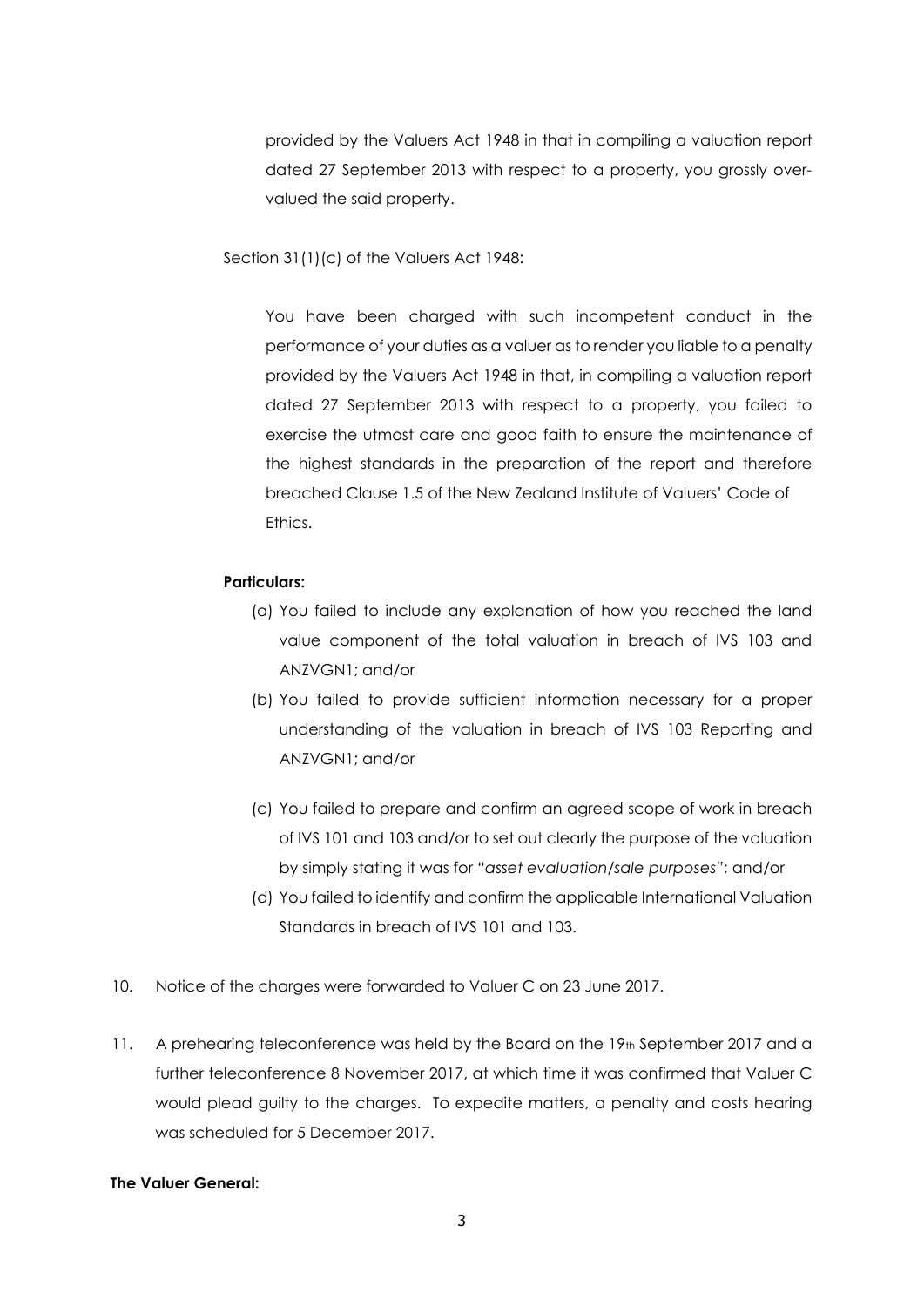- 12. The Valuer General sought costs in the order of \$8,390.96 and a penalty of a reprimand together with a fine in the region of \$3,000 - \$4,000. This against a range of powers the Board has under Sections 31 and 33 of the Act which in increasing seriousness include;
	- (a) Reprimand;
	- (b) A fine not exceeding \$10,000;
	- (c) Suspension from the Register for up to 12 months; and
	- (d) Removal from the Register
- 13. The first two penalties can be imposed either individually or in combination.
- 14. The Valuer General submitted that one of the aggravating factors of Valuer C's conduct was that the complainant suffered financial loss upon selling the property in 2016 for \$245,000. This loss was in the realm of \$60,000, not including an adjustment for the value of the ride on mower included in the original sale. Additionally, if Valuer C had not grossly overvalued the property it is less likely the complainant would have suffered such a loss.
- 15. Further, that the sequence of departures from the required Standards would indicate a clear lack of regard for the Standards or, at worst, a lack of knowledge of the Valuation Standards in force at the time.
- 16. Also, that when the complainant approached Valuer C with his concerns, Valuer C showed no apparent interest to assist in resolving the matter of the valuation level.
- 17. It was submitted that the only mitigating factor was that Valuer C had not appeared before the Board before and therefore may be entitled to some recognition of their previous unblemished character.
- 18. The Valuer General outlined the schedule of costs incurred, totalling \$16,781.92, and further noted that, if the Board decides not to impose a costs order on Valuer C, then others registered under the Act will carry the full burden of funding the investigation and the disciplinary functions of the Board.
- 19. To assist the Board, the Valuer General outlined three decisions whereby 50% of costs are considered a starting point, increasing the amount if there are aggravating factors to justify an increase or, decreasing it where mitigating factors exist that will justify that course of action.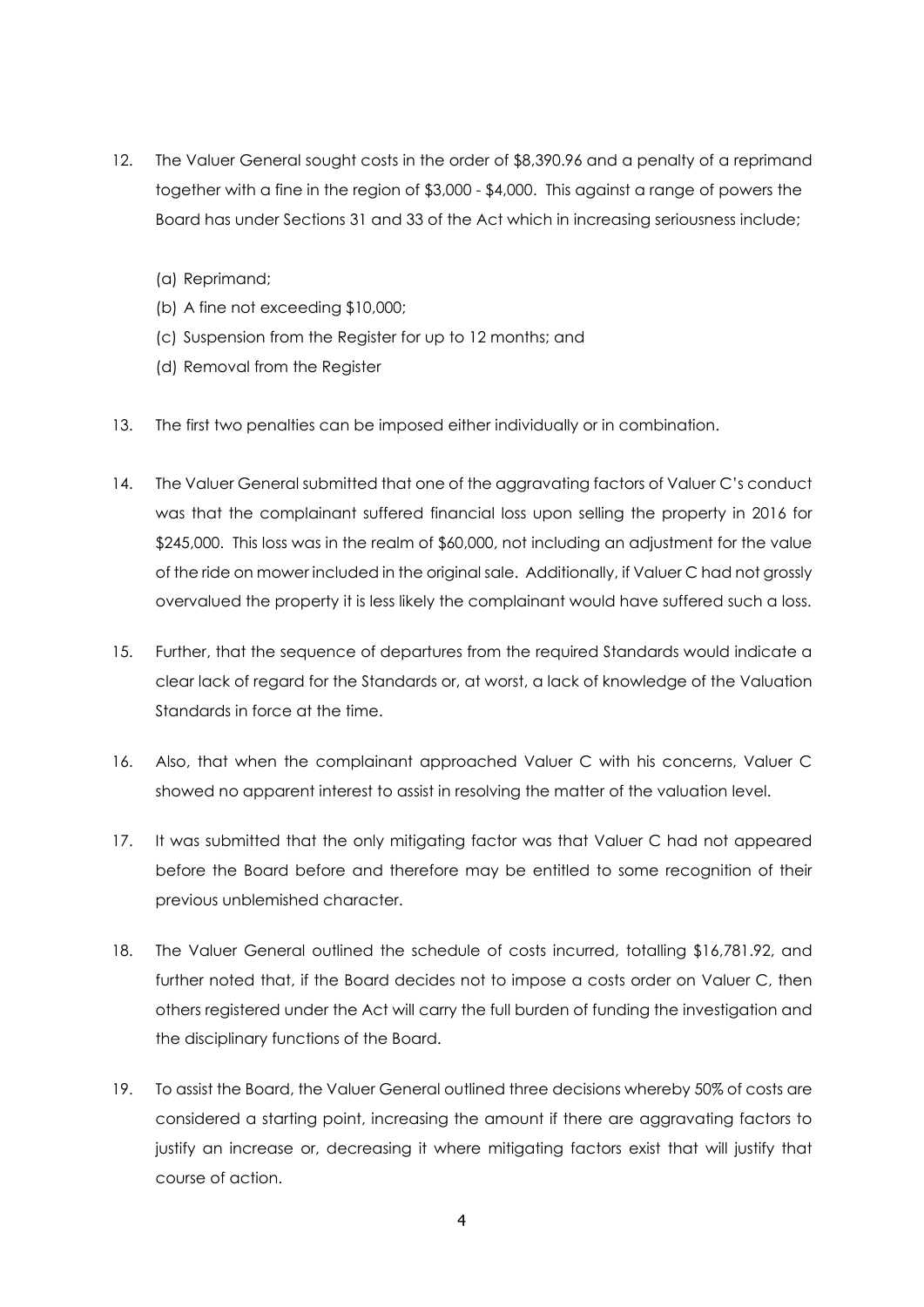19.1 *In Canterbury District Law Society Complaints Committee No.2 v Iosefa[1](#page-4-0)* the Lawyers & Conveyancers Disciplinary Tribunal said:

> *A Tribunal has no difficultly in restating the principle that the burden of costs of disciplinary proceedings ought to fall on the practitioner found to be at fault if at all possible, rather than on his or her professional body as a whole.*

- 19.2 *In Gurusinghe v Medical Council of New Zealand[2](#page-4-1)* the High Court said: *The ordering of payment of costs is not in the nature of a penalty. The penalty is removal from the register. The order for costs is to enable recovery to a greater or lesser extent of the costs and expenses of and incidental to the hearing. There is no requirement that the Council should necessarily reduce an award of costs because of the fundamental consequences of removal of name from the register[3](#page-4-2).*
- 19.3 *In Cooray v Preliminary Proceedings Committee[4](#page-4-3)* the High Court reviewed costs awards in various disciplinary cases before the Medical Council and said:

*It would appear from the cases before the Court that the Council in other decisions made by it has in a general way taken 50% of total reasonable costs as a guide to a reasonable order for costs and has in individual cases where it has considered it is justified gone beyond that figure.* 

- 20. The Valuer General concluded that 50% of costs were appropriate in Valuer C's case.
- 21. In respect of the penalty, the Valuer General stated that each case has its own unique facts and it is therefore often difficult to reference a comparable case. In this case, the margin of overvaluation is not as great as many appearing before the Board, but it is combined with a fairly comprehensive disregard for some of the more fundamental requirements under the Valuation Standards, most notably failing to include sufficient

<span id="page-4-0"></span><sup>1</sup> [2009] NZLCDT 5.

<span id="page-4-1"></span><sup>2</sup> *Gurusinghe v Medical Council of New Zealand* [1989] 1 NZLR 139.

<span id="page-4-2"></span><sup>3</sup> [1989] 1 NZLR 139, 195.

<span id="page-4-3"></span><sup>4</sup> *Cooray v Preliminary Proceedings Committee* HC Wellington AP23/94, 14 September 1995.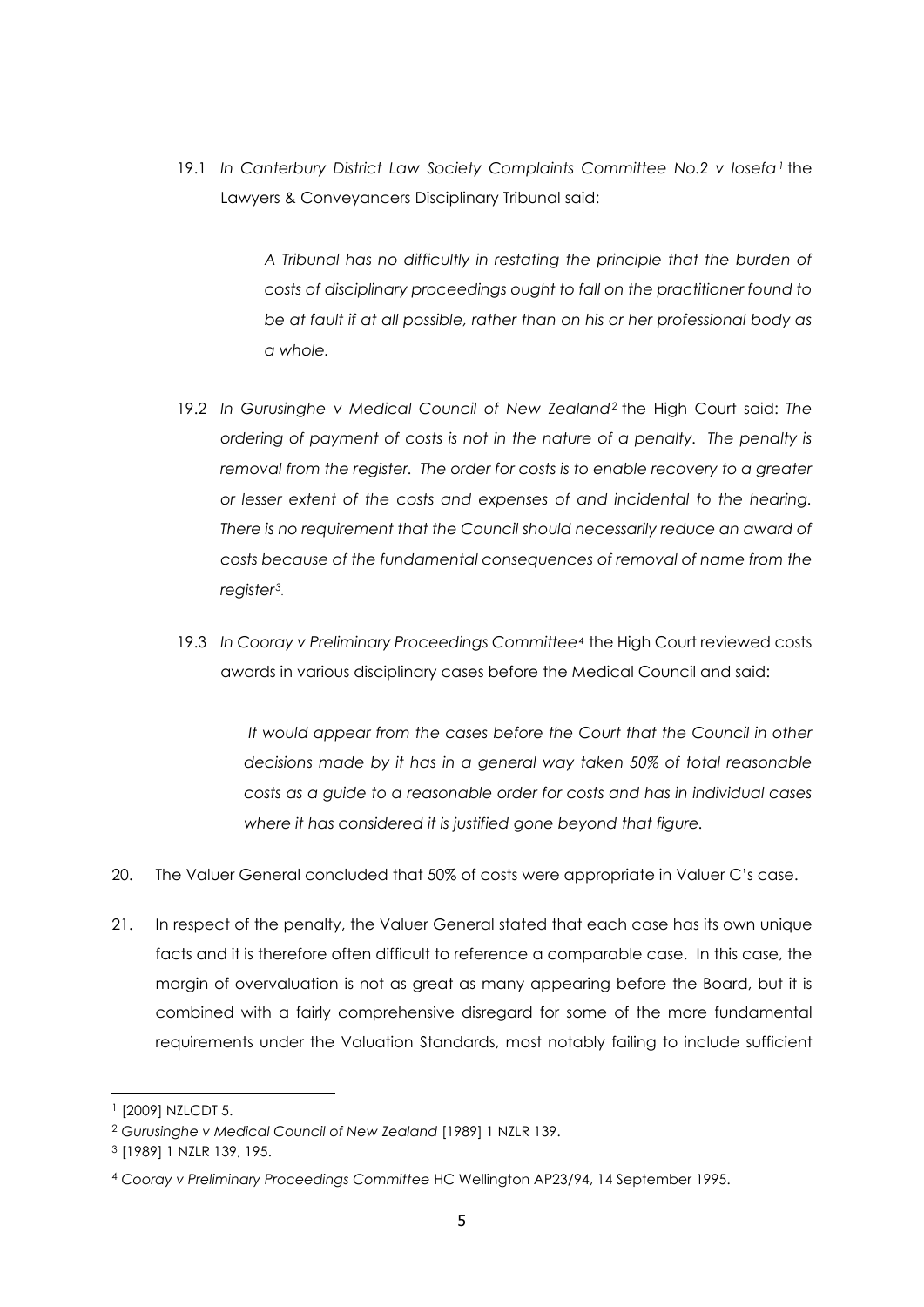information for a proper understanding of how the valuation has been reached and failing to confirm an agreed scope of work.

## **Valuer C:**

- 22. Valuer C attended the hearing and read out a statement in mitigation. This is repeated in full.
	- 22.1 *"I am a sole practitioner in practice in the subject area. I have practiced for over 33 years.*
	- 22.2 *In September 2013 I was asked by the previous owner of the subject property to value the subject property. At no time did he tell me why he wanted the valuation or that he would be providing it to the complainant. I do appreciate that it is incumbent on me to be proactive and obtain clarification from the client and that is now my approach.*
	- 22.3 *When I received the call from the complainant I was caught completely off guard. I was (sic) just did not feel as though I was in a position at that time to be offering advice and recommendations. That was the only time I heard from the complainant. It all happened very quickly, and I found it quite affronting.*
	- 22.4 *Since receiving the Investigation Report I have had an opportunity to reflect on my report. I accept that I erred and my lack of compliance with professional standards was not good enough. Importantly this no longer reflects my current practice.*
	- 22.5 *I have found this whole process very stressful. As a senior valuer it is embarrassing to be appearing before the Board. I plan on retiring next year and I am disappointed to be ending my career on this note.*
	- 22.6 *Finally I apologise to the Board and the profession for what has happened".*
- 23. Mr Dymock, Counsel for Valuer C, made further submissions. Valuer C considered the appropriate penalty to be a reprimand and a fine of \$1,000. As to costs, a contribution of around 25% to 30% was appropriate due to the uncertainty in relation to the extent of overvaluation and the numerous mitigating factors.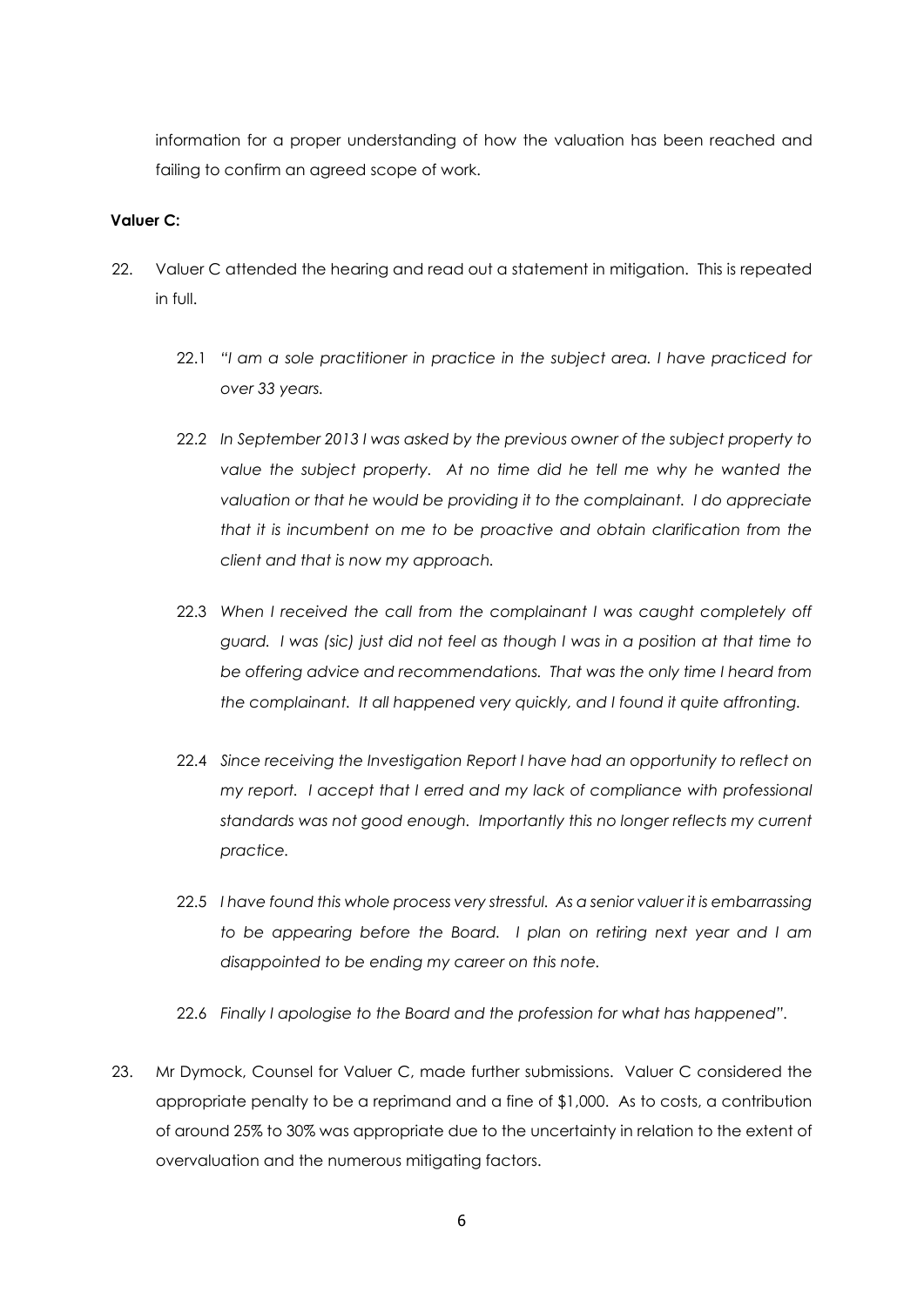- 24. It was submitted that the threshold test for professional misconduct is set out in Pillai v Messiter<sup>5</sup>, which held:
	- 24.1 *The statutory test [of professional misconduct] is not met by mere professional incompetence or by deficiencies in the practice of the professional. Something more is required. It includes a deliberate departure from accepted standards or such serious negligence as, although not deliberate, to portray indifference and an abuse of privilege which accompanies registration.*
	- 24.2 *In King v Valuer-General,* the Board of Appeal confirmed Pillai was applicable, that the Valuers Registration Board should adopt a two-step process in disciplinary matters and ask itself<sup>6</sup>:

*Whether the matters alleged in the disciplinary charge have been established to the point that there has been a deliberate departure from acceptable standards; and then, quite separately –* 

*Whether that departure has been significant enough to warrant disciplinary sanction for the purposes of discipline*.

- 25. In respect of the overvaluation Valuer C accepts that they did not always hold this view, but after being given the opportunity to review and consider the retrospective valuations, they now accept their valuation was too high.
- 26. As to the extent of the overvaluation, Valuer C notes that the retrospective valuers both struggled to find sales evidence for comparative purposes. Valuer 1 expressly noted this in his report. Whilst Valuer 2 did not make the same observation, he clearly experienced the same issue as he included a sale 60 kilometres to the south and of different contour and soil type.
- 27. Valuer C's valuation was 31.06% above Valuer 1's valuation and 20.78% above Valuer 2's valuation. These valuations had quite different values to each other on the improvements and land.

<span id="page-6-1"></span><span id="page-6-0"></span><sup>5</sup> Pillani v Messiter (No 2) (1989) 16 NSWLR 197: applied by Complaints Committee (No 1) of the Auckland District Law Society v APC (CIV 2007-404-4646, 8/2/08, Randerson, Williams and Winkelmann JJ). <sup>6</sup> King v Valuer General at [35]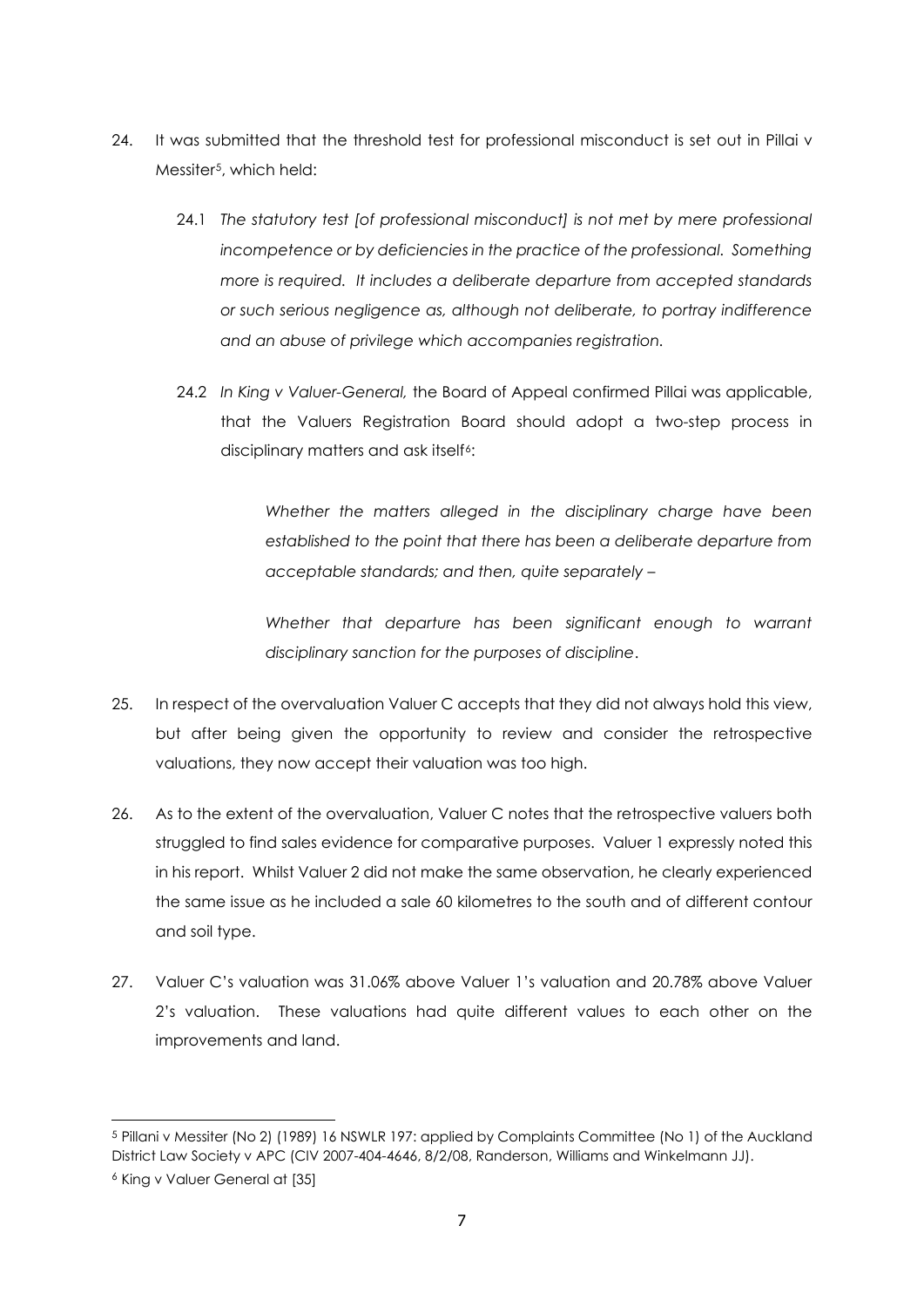- 28. To "cherry pick" Valuer 1's land at \$110,000 and Valuer 2's improvements at \$164,000, a "market value" may be \$274,000, resulting in Valuer C's valuation only being 12.1% (sic) higher than this.
- 29. It was submitted therefore that due to the limited sales evidence and remote location of the property there is justification for an acceptable range of between 10% and 15% from what might be considered the "correct" valuation.
- 30. This is consistent with the decision of the Board in Valuer E [2015] NZVRB 7.
- 31. Valuer C accepted their lack of compliance with professional standards was not good enough but that these breaches in 2013 should not be viewed as representative of their current practice.
- 32. In respect of the financial loss, Valuer C disputes the loss at \$60,000. It was submitted that the complainant did not best present or market the property, relying on a roadside sign and Trade Me. Appraisals from five Real Estate Agents ranged between \$235,000 and \$300,000, so raises the question in Valuer C's mind as to whether the property was undersold.
- 33. As to the Standards Charge 2(a-d), individually the particulars are unlikely to pass the statutory test of misconduct in King v Valuer General. If it is accepted that the Standards Charge only reach the King threshold on a cumulative basis, then the cumulative nature cannot be seen as aggravating, they are instead the basic elements of the offending. Something more that breaching the Standards is required before it can be "aggravating".
- 34. It is submitted that the complainant had already decided he wanted to make a complaint and he had no real intention of trying to resolve mattes with Valuer C. The complainant only rang Valuer C at the insistence of The Property Institute of New Zealand.
- 35. Valuer C did not know the complainant and, until the phone call, did not know the previous owner of the subject property had provided the valuation to him. Valuer C was put on the spot about a resolution to a valuation completed two years prior. It is considered unfair to view this as an aggravating factor.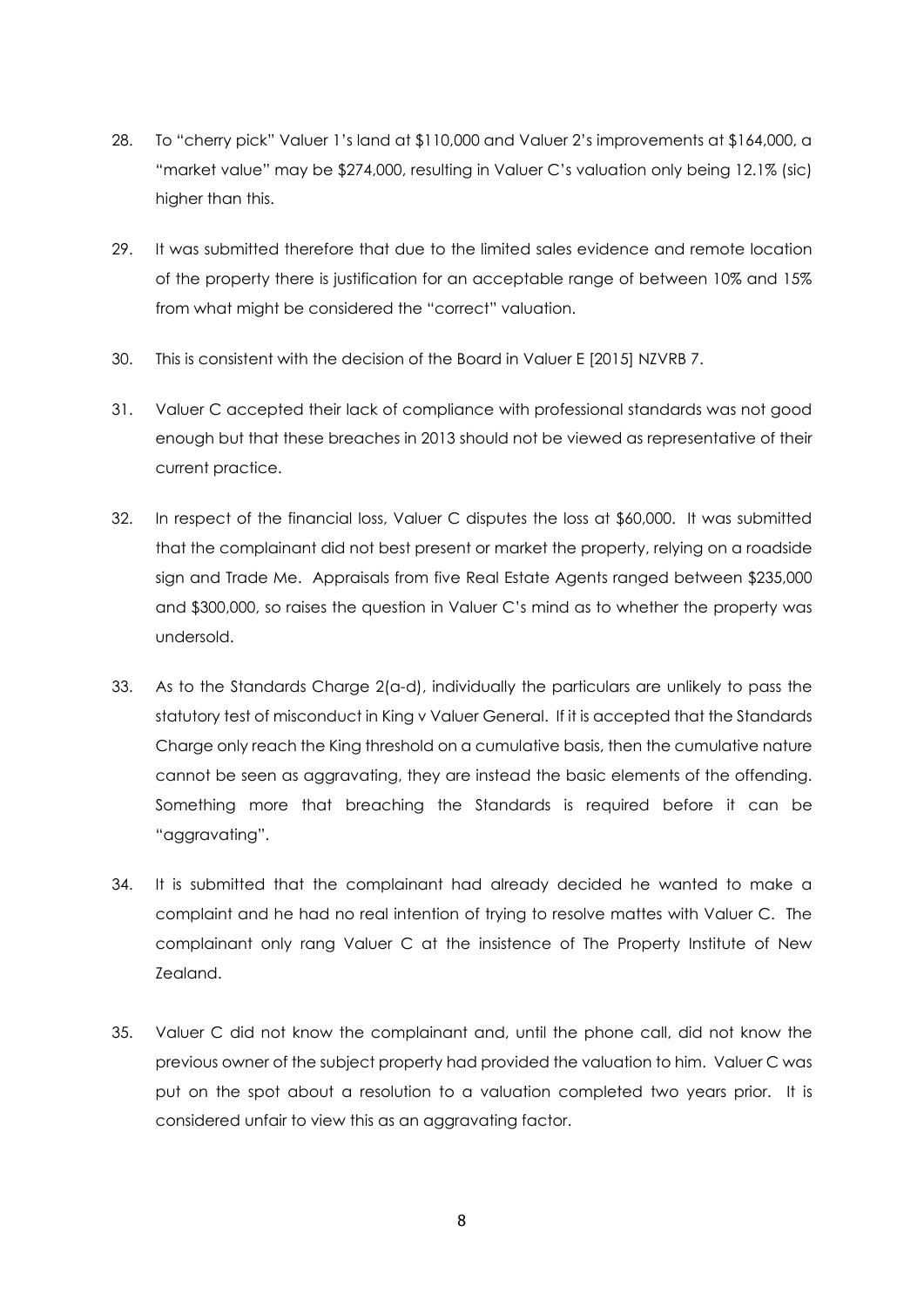36. As to mitigating factors, other than in Valuer C's statement, it was submitted that they have been in practice as a valuer for over 33 years, have a long history of service to the industry, the breaches were at the lower end of the scale and they are embarrassed that, through carelessness, they have found themselves facing disciplinary charges. Valuer C is nearly 70 years old and the ongoing stress has had a significant impact on their health and well-being. Valuer C obtained no personal benefit and after receiving professional advice, admitted the charges promptly.

#### **Board of Inquiry Decision:**

- 37. In respect of Charge One, the Board of Inquiry has never accepted a percentage range from what could be considered the "correct" valuation. Each valuation charge is considered quite separately from any supposed "rule of thumb" range in value.
- 38. In this case, Valuer C has pleaded guilty to Charge One and consequently the Board have not had to hear evidence and argument in respect of the "correct" valuation.
- 39. The Board however, is mindful that in this case the retrospective valuations were in the range of \$235,000 - \$255,000 and it was evident that "comparable" sales were difficult to source. The Board does not accept Valuer C's contention of cherry picking the two valuation figures for land and improvements from the separate retrospective valuations to arrive at the appropriate valuation.
- 40. In respect of Charge Two, it was self-evident on the face of Valuer C's report that there were deficiencies. Clearly Valuer C now accepts that they fell below the required Standards in 2013. As to their practice in 2017, we have no evidence and can only accept Valuer C's submission that they have "a deep respect for the duties and values of the Code of Ethics and a commitment to professionalism in the practice of valuation". That being the case, the risk to the public should be no different from instructing any valuer as compared to Valuer C.
- 41. The Board is not able to comment in respect of the actual financial loss incurred other than note the matters admitted to by Valuer C. The Board is only concerned with matters of competence and ethical standards.
- 42. As to Valuer C's conduct, when contacted by the complainant, the Board notes that this was the first and presumably last contact between Valuer C and the complainant.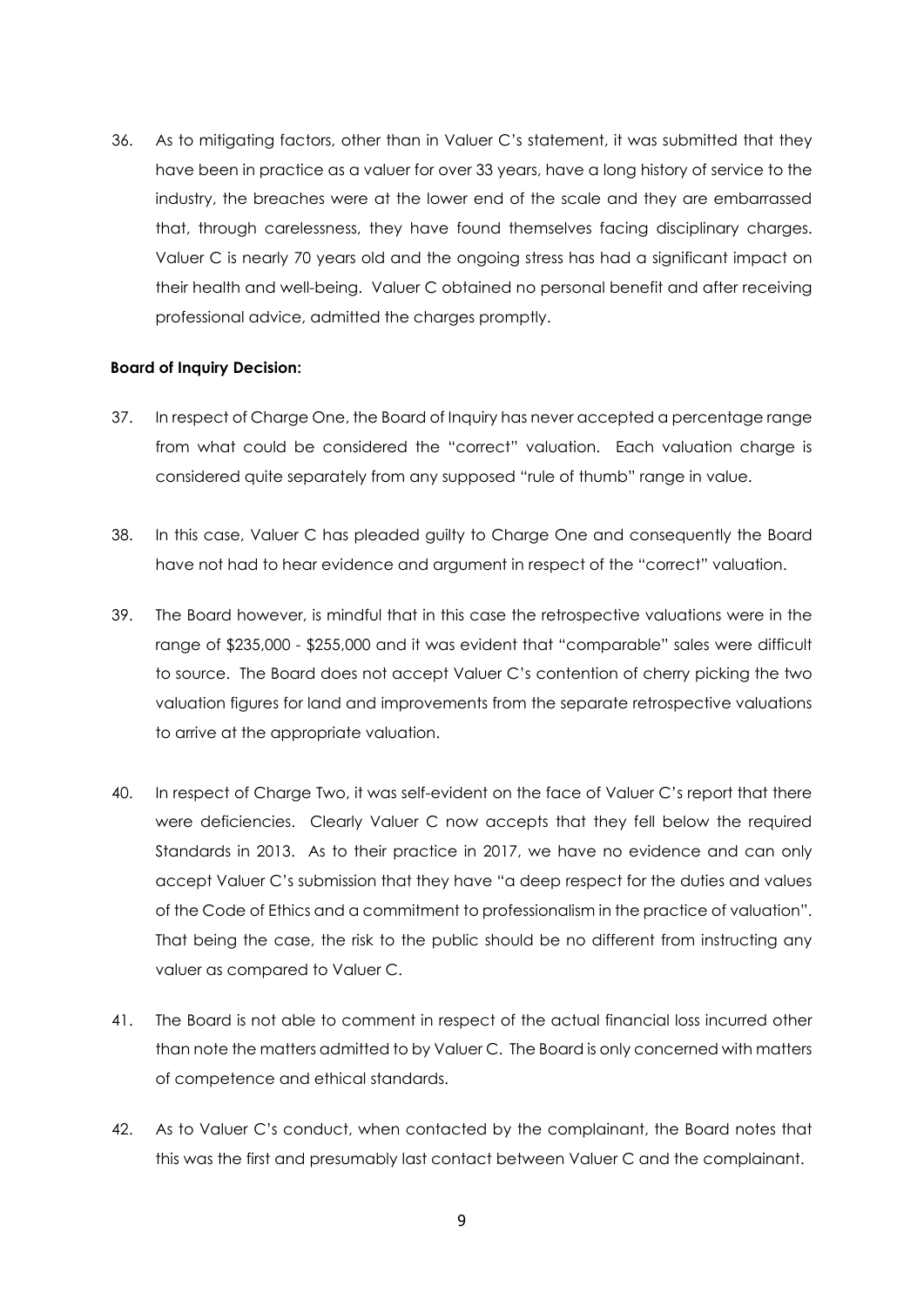- 43. The Board accepts that to discuss a valuation with the complainant, then a stranger, in the absence of clear instructions and authority from Valuer C's client (the previous owner), has the potential to aggravate matters, at least in the mind of the complainant.
- 44. The Board has some sympathy with the position Valuer C found themselves in. That is not to say that Valuer C didn't have options as to how this contact did develop. Nor does it suggest that whatever other course of action that Valuer C may have taken would have avoided the complaint being laid.
- 45. At the conclusion of the hearing, the Board of Inquiry made the following oral decision.
	- 45.1 "*Valuer C has pleaded guilty to two charges, the first being a gross overvaluation of the subject property. The second charge being, that in respect of the valuation report, Valuer C failed to exercise the utmost care and good*  faith to ensure the maintenance of the highest standards in the preparation of *the report and therefore breached Clause 1.5 of The New Zealand Institute of Valuers Code of Ethics.*
	- 45.2 *The Board has heard the submissions of both the prosecution and the defence.*  Further, we have been provided with a statement from Valuer C reflecting on *their valuation, accepting their lack of compliance with Standards and apologising to the Board and the profession for their actions.*
	- 45.3 *The Board recognises Valuer C's attendance, as not all valuers charged appear before their professional disciplinary body.*
	- 45.4 *The Board accepts that the margin of overvaluation is not as great as many who have appeared before it, but the overvaluation is combined with some fundamental failings in valuation Standards.*
	- 45.5 *The Boards reprimands Valuer C and fines them \$1,500.*
	- 45.6 *As to the matter of costs, these are fixed at \$8,390, 50% of the total costs properly incurred. The Board has not heard in the submissions any good reason to deviate from 50% of costs."*
- 46 The Board of Inquiry confirms the verbal decision.